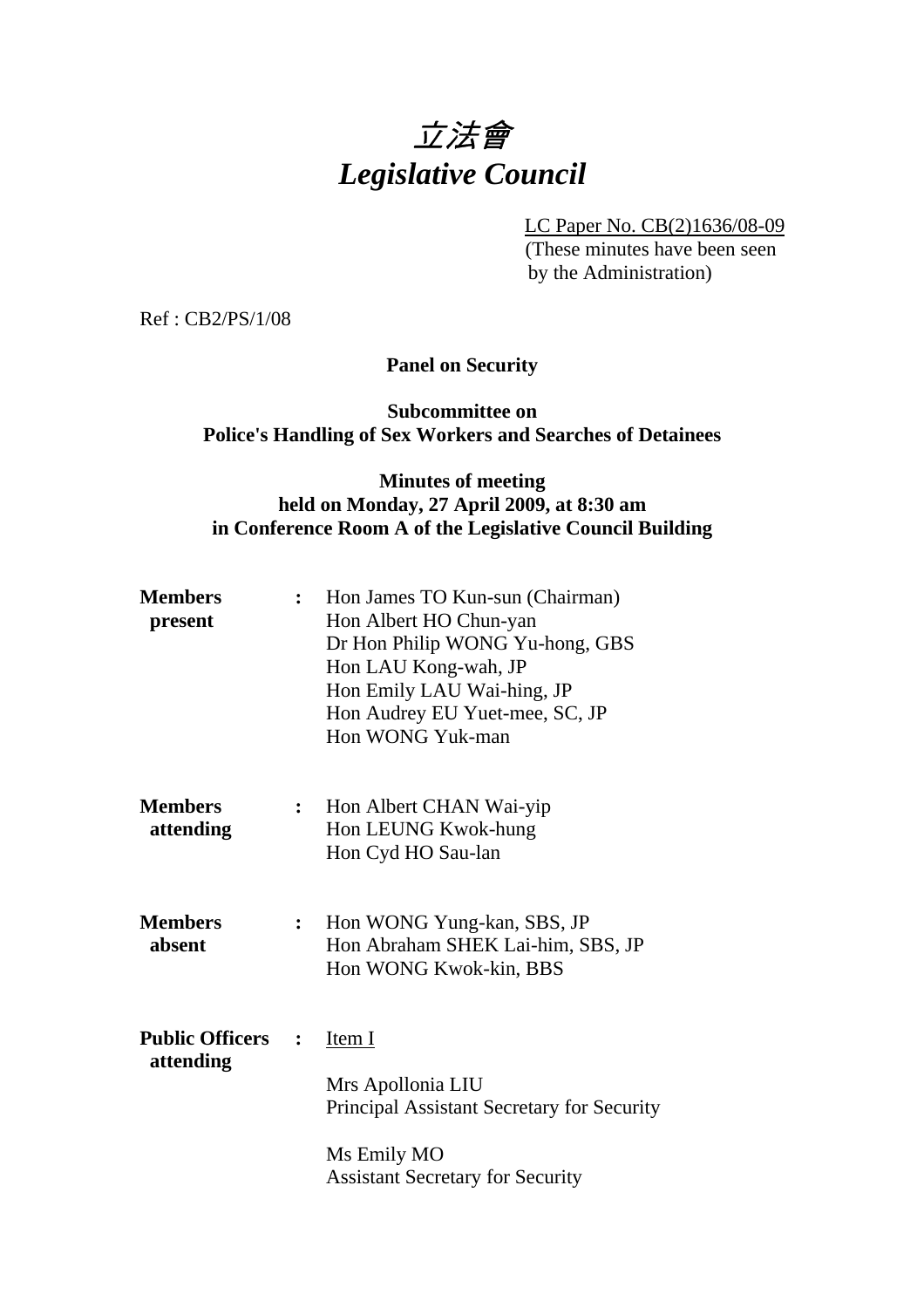|                | Mr Alan YU<br><b>Assistant Commissioner of Police (Support) (Acting)</b>            |
|----------------|-------------------------------------------------------------------------------------|
|                | Mr NG Sai-kuen<br>Chief Superintendent of Police (Crime HQ) (Crime Wing)            |
|                | Mr Matthew Darron LINDSAY<br>Superintendent of Police (General) (Support Branch)    |
|                | Mr Eddy SIT<br><b>Chief Inspector Custody Management and Detention</b><br>(Support) |
|                | Mr Eddy TONG<br>Chief Inspector, Crime HQ(1) (HQ Group) (Crime Wing)                |
| $\ddot{\cdot}$ | Mr Raymond LAM<br>Chief Council Secretary (2) 1                                     |
| $\ddot{\cdot}$ | Mr LEE Yu-sung<br>Senior Assistant Legal Adviser 1                                  |
|                | Miss Josephine SO<br>Senior Council Secretary (2) 1                                 |
|                |                                                                                     |

## **I. Meeting with the Administration**

1. The Subcommittee deliberated (index of proceedings attached at **Annex**).

- 2. The Subcommittee requested the Administration to
	- (a) confirm whether the Police had conducted custody searches involving "full removal of underwear" on those protesters arrested in the Lee Tung Street incident;
	- (b) provide further information regarding the searches conducted on those 15 protesters arrested in the Lee Tung Street incident, including the reasons for and the scope of the searches conducted on them;
	- (c) provide the report on the internal review conducted by the Police regarding the Lee Tung Street incident;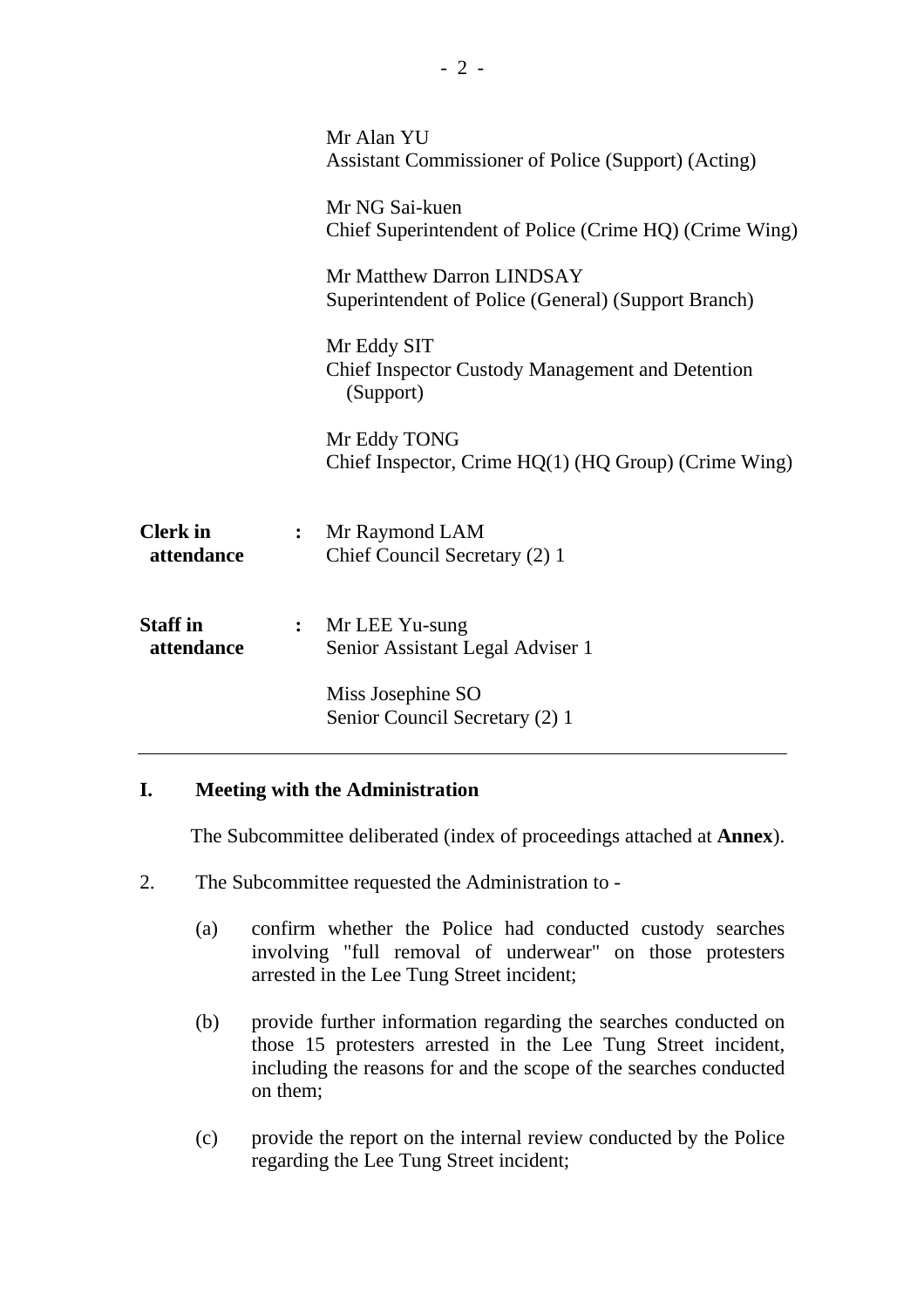- (d) in respect of the 1 750 one sex worker apartments in Hong Kong as of March 2009, to provide information on their distribution among the different districts of Hong Kong;
- (e) provide information on :
	- (i) the number of sex workers who were found working in an apartment with another sex worker and were prosecuted for keeping a vice establishment;
	- (ii) the number of persons other than sex workers charged with the same offence;
- (f) provide further information on whether those 20 persons referred to in paragraph 11 of the Administration's paper (LC Paper No.  $CB(2)1408/08-09(01)$  were all arrested by the Police, and the reasons for conducting searches on them;
- (g) provide the number and frequency of visits by Police officers to one sex worker apartments by district in the previous year, and the purpose of such visits; and
- (h) follow up and investigate into the complaint case cited by Mr Albert CHAN where officers in the Tin Shui Wai Police Station were alleged to have conducted unreasonable and unnecessary searches involving complete removal of clothing on a woman who was arrested for wounding others.

3. Members agreed that the Research and Library Services Division should try obtaining summaries of facts and judgments in order to provide the Subcommittee with information on the number of prosecutions in the past three to five years involving cases in which a sex worker operated alone in an apartment but was asked by the undercover Police officer in the anti-vice operation to arrange an additional sex worker to provide service together, and was subsequently charged with the offence of keeping a vice establishment under the Crimes Ordinance (Cap. 200).

4. The Police advised that it would further explore the deployment of millimetre wave scanner to assist Police officers in conducting custody searches.

#### **II. Date of next meeting**

5. Members agreed that a closed door briefing on the need to conduct undercover operations against vice activities would be arranged by the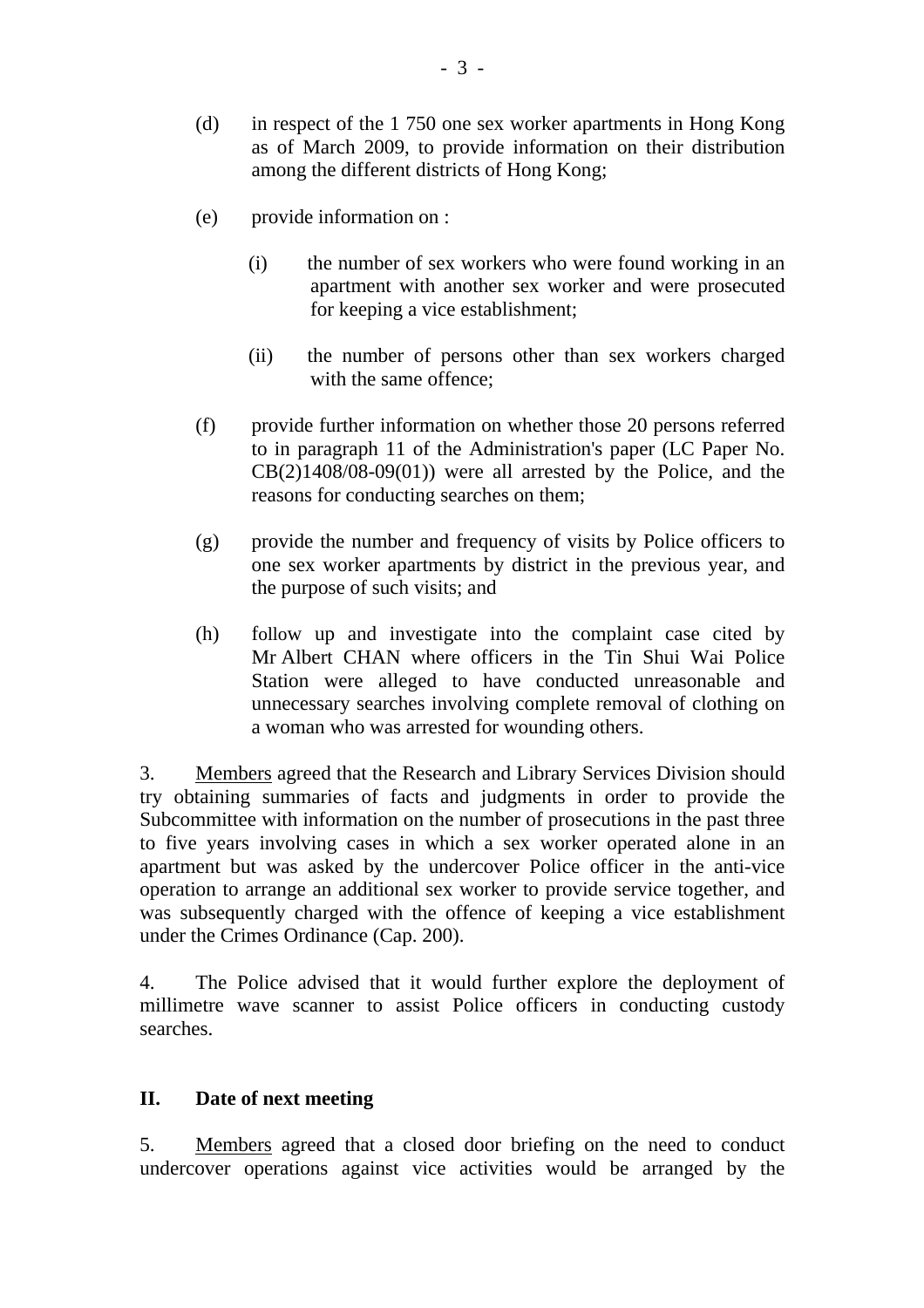Administration. The LegCo Secretariat would liaise with the Administration on the date and time for holding the briefing. The Chairman said that the next meeting should be scheduled after the closed door briefing.

6. The meeting ended at 10:40 am.

Council Business Division 2 Legislative Council Secretariat 21 May 2009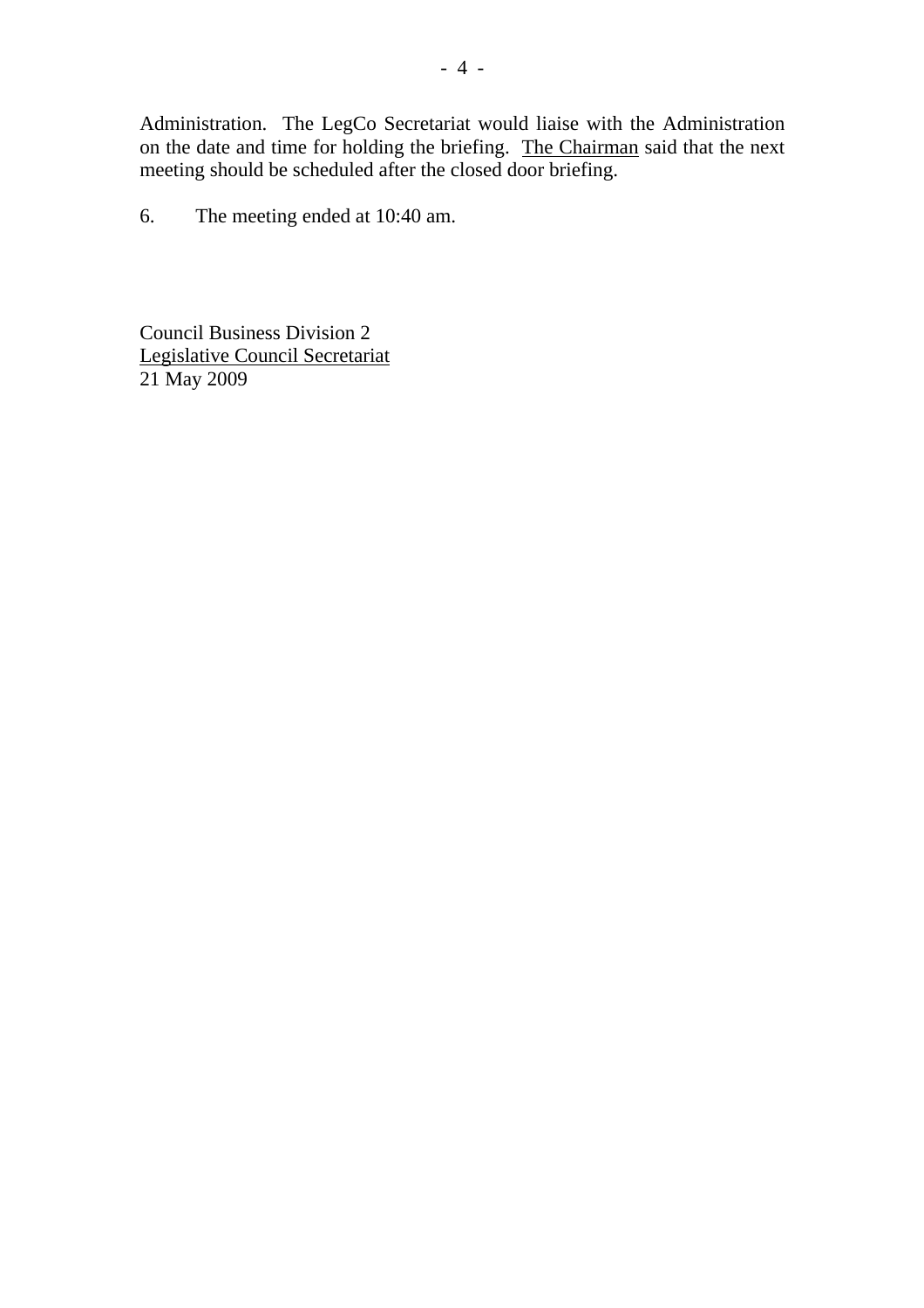# **Proceedings of meeting of the Subcommittee on Police's Handling of Sex Workers and Searches of Detainees on Monday, 27 April 2009, at 8:30 am in Conference Room A of the Legislative Council Building**

| <b>Time Marker</b>   | Speaker(s)                            | Subject(s)                                                                                                                                                                                                                                                                                                                                                                                                                                                                                                                                                                                                                                                                     | <b>Action</b><br><b>Required</b>                     |
|----------------------|---------------------------------------|--------------------------------------------------------------------------------------------------------------------------------------------------------------------------------------------------------------------------------------------------------------------------------------------------------------------------------------------------------------------------------------------------------------------------------------------------------------------------------------------------------------------------------------------------------------------------------------------------------------------------------------------------------------------------------|------------------------------------------------------|
| $000000 -$<br>001018 | Chairman                              | Opening remarks                                                                                                                                                                                                                                                                                                                                                                                                                                                                                                                                                                                                                                                                |                                                      |
| $001019 -$<br>002600 | Chairman<br>Admin                     | Administration's response to<br>issues raised by members at the<br>Subcommittee meeting held on<br>31 March 2009 (LC Paper No.<br>$CB(2)1408/08-09(01))$                                                                                                                                                                                                                                                                                                                                                                                                                                                                                                                       |                                                      |
| $002601 -$<br>003541 | Hon LAU Kong-wah<br>Admin<br>Chairman | Possibility of using advanced<br>technology and devices, e.g.<br>millimeter wave scanner, to assist<br>Police officers in the conduct of body<br>searches; findings of the study<br>conducted by the Police in this respect<br>(Annex C to LC Paper No.<br>$CB(2)1169/08-09(01))$<br>The suggestion of employing other<br>means of enforcement, such as<br>interception of communications or<br>covert surveillance, to combat vice<br>activities (Paragraph 8 of LC Paper<br>No. $CB(2)1408/08-09(01)$                                                                                                                                                                        |                                                      |
| $003542 -$<br>004913 | Hon Emily LAU<br>Admin<br>Chairman    | Advised that the Police would arrange<br>a closed door briefing to brief<br>members on the need to conduct<br>undercover operations against vice<br>activities and other related issues,<br>including the number of undercover<br>operations against organized<br>prostitution activities which resulted<br>in successful prosecution in the<br>previous year<br>The Administration's response to<br>members' proposal of establishing a<br>licensing or registration system to<br>regulate vice activities and one sex<br>worker apartments so as to minimize<br>the need for enforcement actions<br>against sex workers who were not<br>controlled by organized crime groups | <b>Admin to arrange</b><br>a closed door<br>briefing |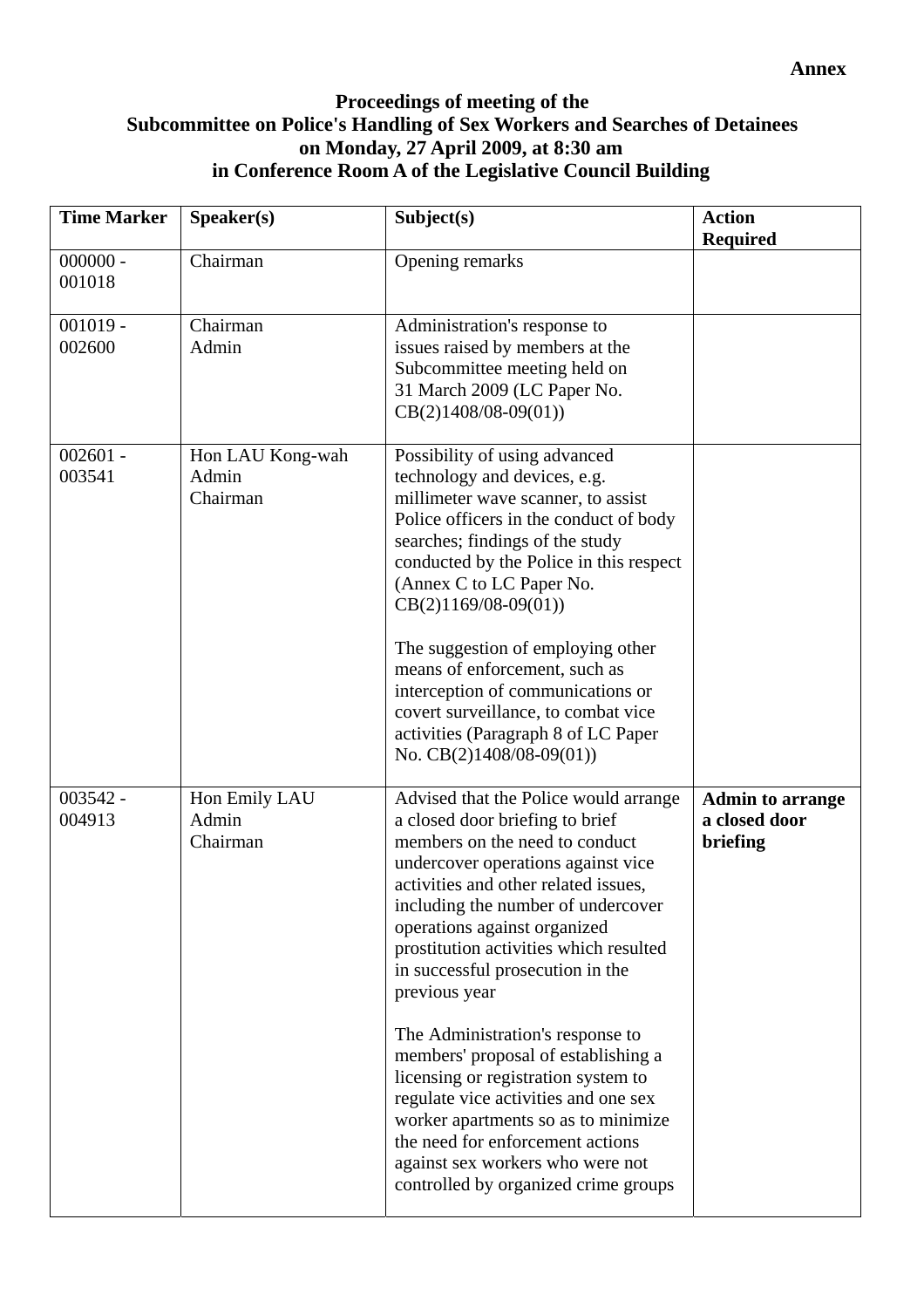| <b>Time Marker</b>   | Speaker(s)                                             | Subject(s)                                                                                                                                                                                                                                                                                                                                                                                                                                                                                                                                                                                                                                                                                                                                                                                                                                                                                                                                                             | <b>Action</b>   |
|----------------------|--------------------------------------------------------|------------------------------------------------------------------------------------------------------------------------------------------------------------------------------------------------------------------------------------------------------------------------------------------------------------------------------------------------------------------------------------------------------------------------------------------------------------------------------------------------------------------------------------------------------------------------------------------------------------------------------------------------------------------------------------------------------------------------------------------------------------------------------------------------------------------------------------------------------------------------------------------------------------------------------------------------------------------------|-----------------|
|                      |                                                        | Reasons why statistics on cases in<br>which Police officers were authorized<br>to receive masturbation service during<br>undercover operations against vice<br>activities could only be provided 12<br>months after the operations had<br>completed; the disclosure of such<br>information before such time frame<br>would compromise the operational<br>effectiveness of investigations<br>Advised that during the period<br>between January and March 2009, the<br>Police had searched a total of 20<br>persons other than detainees inside the<br>Police stations; five of these cases of<br>search involved full removal of<br>underwear, and the persons were<br>searched for drugs                                                                                                                                                                                                                                                                               | <b>Required</b> |
| $004914 -$<br>010039 | Hon Audrey EU<br>Admin<br>Chairman<br>Hon WONG Yuk-man | Purpose of the closed door briefing -<br>the Police would take the opportunity<br>to brief members on the need to<br>conduct undercover operations against<br>vice activities and provide an<br>overview of those operations against<br>organized prostitution activities which<br>resulted in successful prosecution<br>Measures adopted by the Police since<br>early 2008 to enhance the safety of<br>sex workers working in one sex<br>worker apartments -<br>(a) establishment of a mechanism to<br>disseminate timely crime<br>information to sex workers so as<br>to enhance their vigilance and<br>safeguard their personal safety;<br>(b) setting up of contact points at<br>district level so that district Police<br>officers could contact sex workers<br>in the same district directly; and<br>(c) provision of advice on protecting<br>the personal safety of sex workers<br>How the new guidelines on custody<br>search introduced by the Police in July |                 |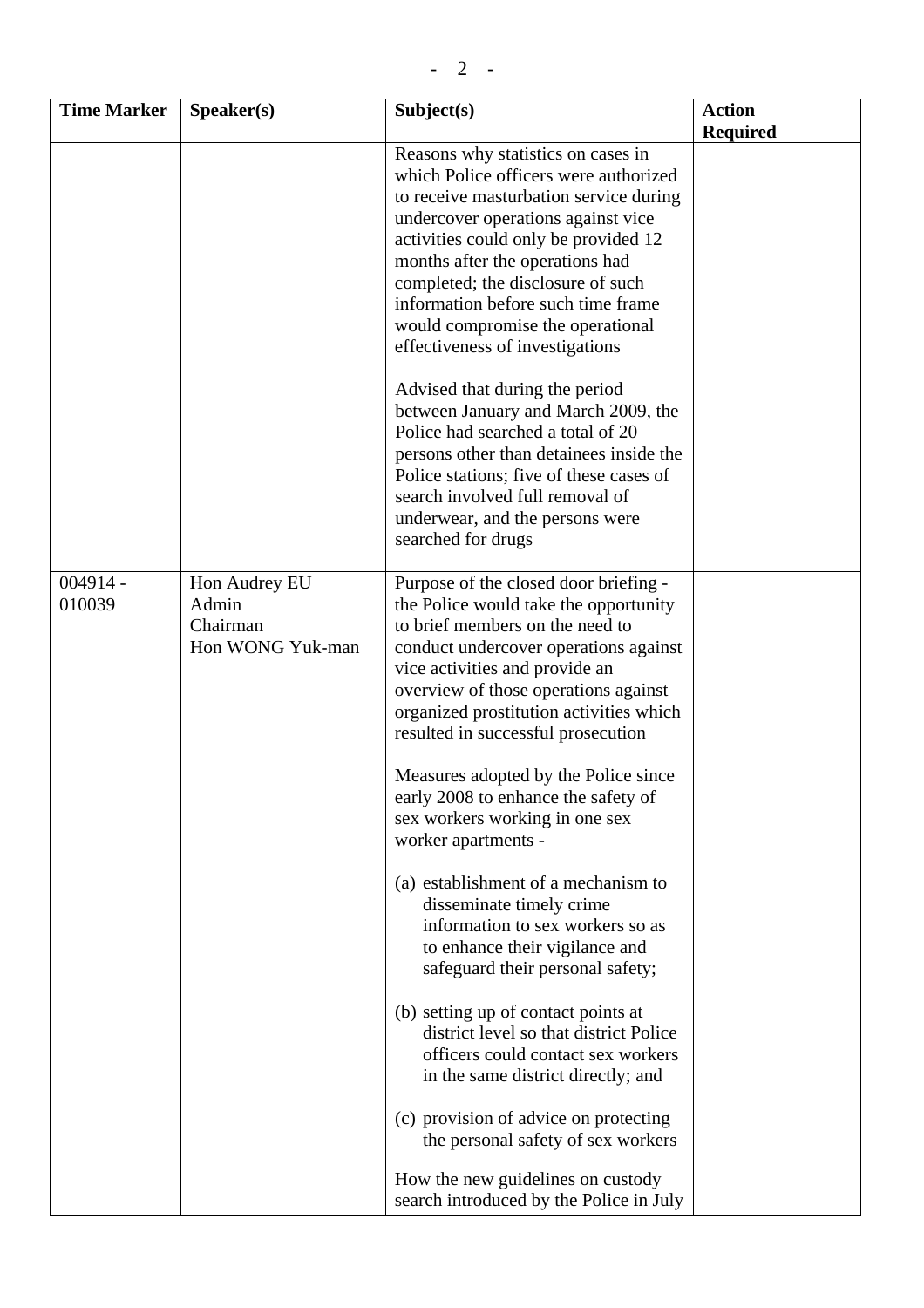| <b>Time Marker</b>   | Speaker(s)                            | Subject(s)                                                                                                                                                                                                                                                                                                                                                                                      | <b>Action</b>                                                                                                   |
|----------------------|---------------------------------------|-------------------------------------------------------------------------------------------------------------------------------------------------------------------------------------------------------------------------------------------------------------------------------------------------------------------------------------------------------------------------------------------------|-----------------------------------------------------------------------------------------------------------------|
|                      |                                       |                                                                                                                                                                                                                                                                                                                                                                                                 | <b>Required</b>                                                                                                 |
|                      |                                       | 2008 would have been applied in the<br>Lee Tung Street incident, if they had<br>already been put in place by the time<br>the incident took place, i.e. October<br>2007                                                                                                                                                                                                                          |                                                                                                                 |
|                      |                                       | Sought clarification whether the<br>Police had conducted custody<br>searches involving "full removal of<br>underwear" on those protesters<br>arrested in the Lee Tung Street<br>incident; requested the Police to<br>provide further information regarding<br>the searches conducted on those 15<br>protesters, including the reasons for<br>and the scope of the searches<br>conducted on them | <b>Admin to provide</b><br>the requested<br>information<br>(paragraphs $2(a)$ &<br>(b) of the minutes<br>refer) |
| 010040-<br>011200    | Hon WONG Yuk-man<br>Chairman<br>Admin | Expressed strong dissatisfaction with<br>the Administration's response to issues<br>raised by members at previous<br>Subcommittee meetings, in particular<br>the findings of the internal review<br>conducted by the Police regarding the<br>Lee Tung Street incident                                                                                                                           |                                                                                                                 |
|                      |                                       | Reiterated deep concern about<br>possible abuse of power by Police<br>officers in the course of taking<br>enforcement actions against sex<br>workers working in one sex worker<br>apartments                                                                                                                                                                                                    |                                                                                                                 |
|                      |                                       | Sought information on the number of<br>sex workers working in one sex<br>worker apartments with other sex<br>workers on a shared basis who were<br>prosecuted for "keeping a vice"<br>establishment", and also the number<br>of persons other than sex workers<br>charged with the same offence                                                                                                 | <b>Admin to provide</b><br>the requested<br>information<br>(paragraphs $2(d)$ &<br>(e) of the minutes<br>refer) |
| $011201 -$<br>014139 | Hon Albert HO<br>Chairman<br>Admin    | Suggested that the Research and<br>Library Services Division should try<br>obtaining summaries of facts and<br>judgments in order to provide the<br>Subcommittee with information on the<br>number of prosecutions in the past<br>three to five years involving cases in<br>which a sex worker operated alone in                                                                                |                                                                                                                 |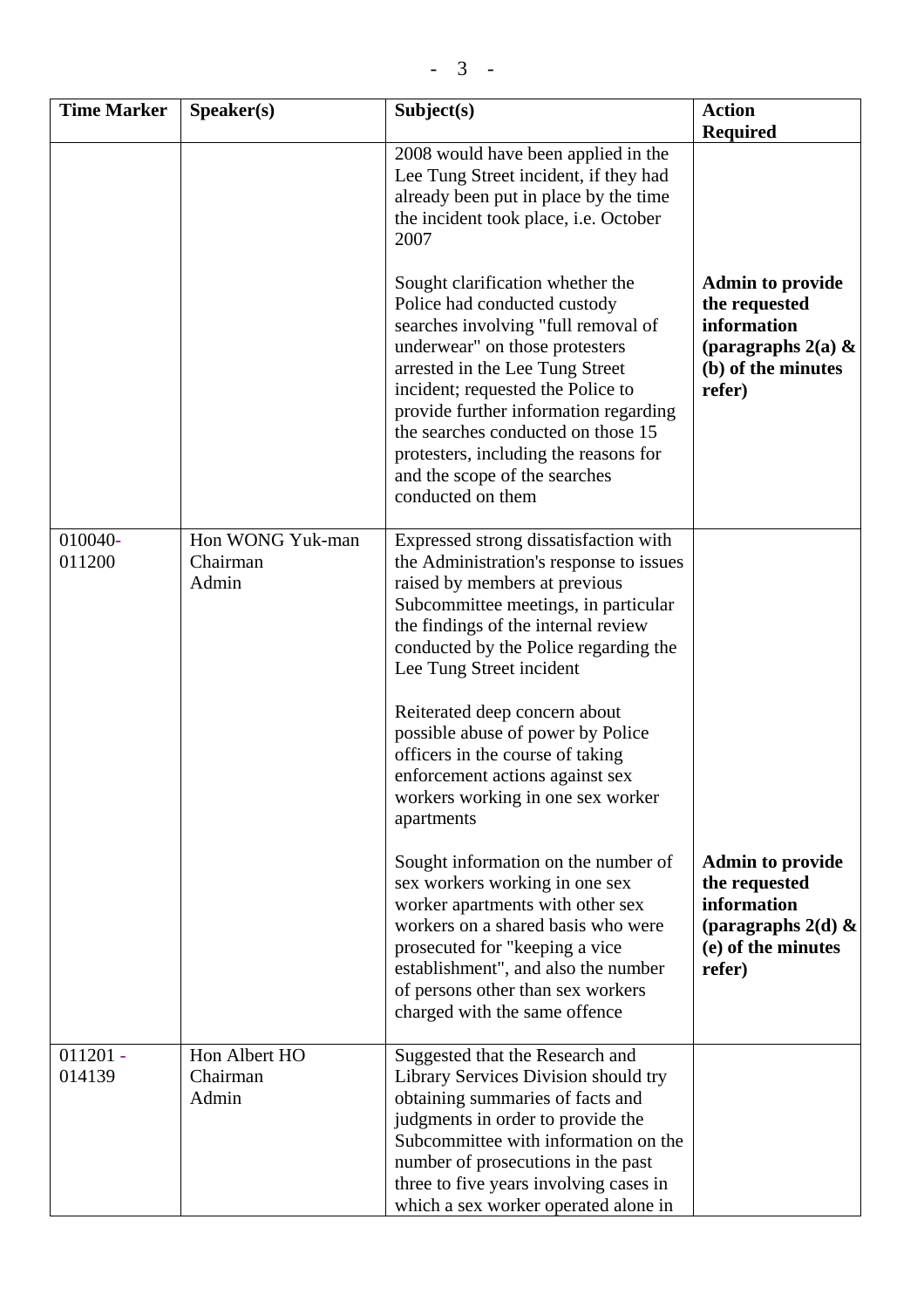| <b>Time Marker</b> | Speaker(s) | Subject(s)                                                                                                                                                                                                                                                                                                        | <b>Action</b>                                                                                          |
|--------------------|------------|-------------------------------------------------------------------------------------------------------------------------------------------------------------------------------------------------------------------------------------------------------------------------------------------------------------------|--------------------------------------------------------------------------------------------------------|
|                    |            |                                                                                                                                                                                                                                                                                                                   | <b>Required</b>                                                                                        |
|                    |            | an apartment but was asked by the<br>undercover Police officer in the<br>anti-vice operation to arrange an<br>additional sex worker to provide<br>service together, and was<br>subsequently charged with the offence<br>of keeping a vice establishment under<br>the Crimes Ordinance (Cap. 200)                  |                                                                                                        |
|                    |            | Considered that the Administration<br>should review the existing policy<br>governing illegal vice activities and<br>introduce amendments to the existing<br>legislation relating to vice<br>establishments and sex workers                                                                                        |                                                                                                        |
|                    |            | Merits of establishing a licensing or<br>registration system to regulate vice<br>activities and one sex worker<br>apartments                                                                                                                                                                                      |                                                                                                        |
|                    |            | Paragraph 11 of LC Paper No.<br>$CB(2)1408/08-09(01)$ ; definition of<br>"detainees"                                                                                                                                                                                                                              |                                                                                                        |
|                    |            | Whether those 20 persons referred to<br>in paragraph 11 of the<br>Administration's paper were all<br>arrested by the Police; the reasons for<br>conducting searches on them                                                                                                                                       | <b>Admin to provide</b><br>the requested<br>information<br>(paragraph $2(f)$ of<br>the minutes refers) |
|                    |            | All searches conducted inside the<br>Police stations, including those on<br>persons who initiated a search of<br>his/her own volition, were recorded in<br>the Police's Communal Information<br>System                                                                                                            |                                                                                                        |
|                    |            | Elaboration on why the<br>Administration considered that the<br>current approach to conduct<br>enforcement actions only on a<br>targetted basis would be a more<br>preferable arrangement than<br>establishing a licensing or registration<br>system to regulate vice activities and<br>one sex worker apartments |                                                                                                        |
|                    |            | Advised that as at 31 March 2009,<br>there were a total of 1750 one sex                                                                                                                                                                                                                                           | <b>Admin to provide</b><br>the requested                                                               |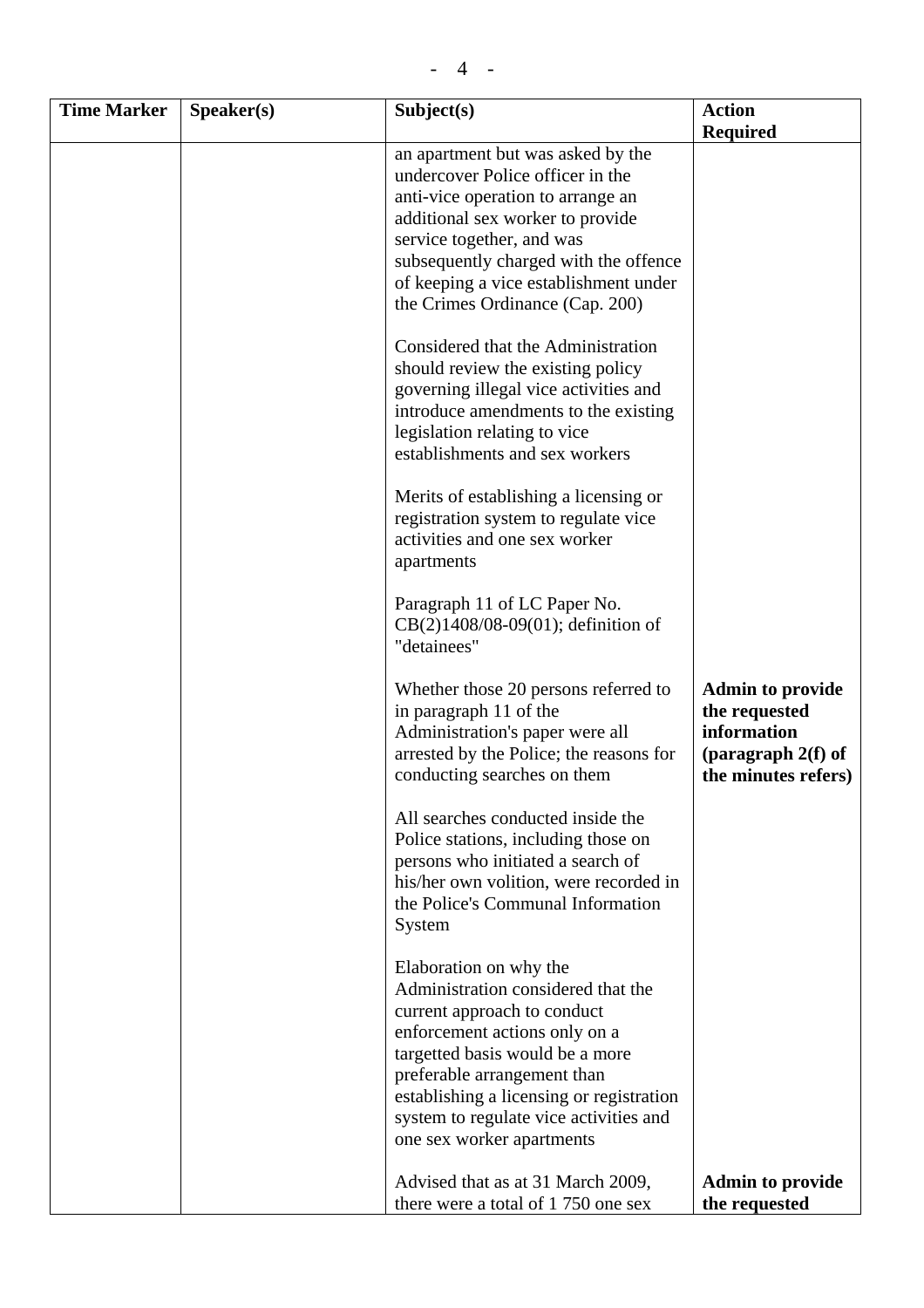|  | -<br>- |  |
|--|--------|--|
|--|--------|--|

| <b>Time Marker</b>   | Speaker(s)                               | Subject(s)                                                                                                                                                                                                                                                                                                                                                                                                                 | <b>Action</b><br><b>Required</b>                                                                       |
|----------------------|------------------------------------------|----------------------------------------------------------------------------------------------------------------------------------------------------------------------------------------------------------------------------------------------------------------------------------------------------------------------------------------------------------------------------------------------------------------------------|--------------------------------------------------------------------------------------------------------|
|                      |                                          | workers apartments in Hong Kong; in<br>2008, 86 persons were arrested in<br>such apartments; among those 73<br>women arrested for engaging in illegal<br>vice activities, five of them were<br>illegal immigrants, 26 two-way permit<br>holders and 15 People's Republic of<br>China passport holders<br>Explained that under the existing<br>laws, the operation of one sex worker<br>apartment was not illegal. Police's | information<br>(paragraph $2(g)$ of<br>the minutes refers)                                             |
|                      |                                          | anti-vice operations were directed at<br>persons controlling vice activities and<br>operating vice establishments, rather<br>than the sex workers unless the latter<br>were involved in illegal activities                                                                                                                                                                                                                 |                                                                                                        |
| $014140 -$<br>015054 | Hon Cyd HO<br>Chairman<br>Admin          | Expressed support for the proposal to<br>establish a licensing or registration<br>system to regulate vice activities and<br>one sex worker apartments so as to<br>minimize the need for enforcement<br>actions against sex workers who were<br>not controlled by organized crime<br>groups                                                                                                                                 |                                                                                                        |
|                      |                                          | Requested that the report on the<br>internal review conducted by the<br>Police regarding the Lee Tung Street<br>incident should be provided to the<br>Subcommittee                                                                                                                                                                                                                                                         | <b>Admin to provide</b><br>the requested<br>information<br>(paragraph $2(c)$ of<br>the minutes refers) |
|                      |                                          | Circumstances necessitating visits or<br>inspections on one sex worker<br>apartments                                                                                                                                                                                                                                                                                                                                       | <b>Admin to provide</b><br>the requested<br>information<br>(paragraph $2(g)$ of<br>the minutes refers) |
| $015055 -$<br>020725 | Hon LEUNG Kwok-hung<br>Admin<br>Chairman | Reiterated concern about possible<br>abuse of power by Police officers in<br>the Lee Tung Street incident; queried<br>the justifications for conducting<br>searches involving full removal of<br>underwear on those protesters arrested<br>for causing obstruction to a public<br>place and obstructing a Police officer<br>in the execution of duty                                                                       |                                                                                                        |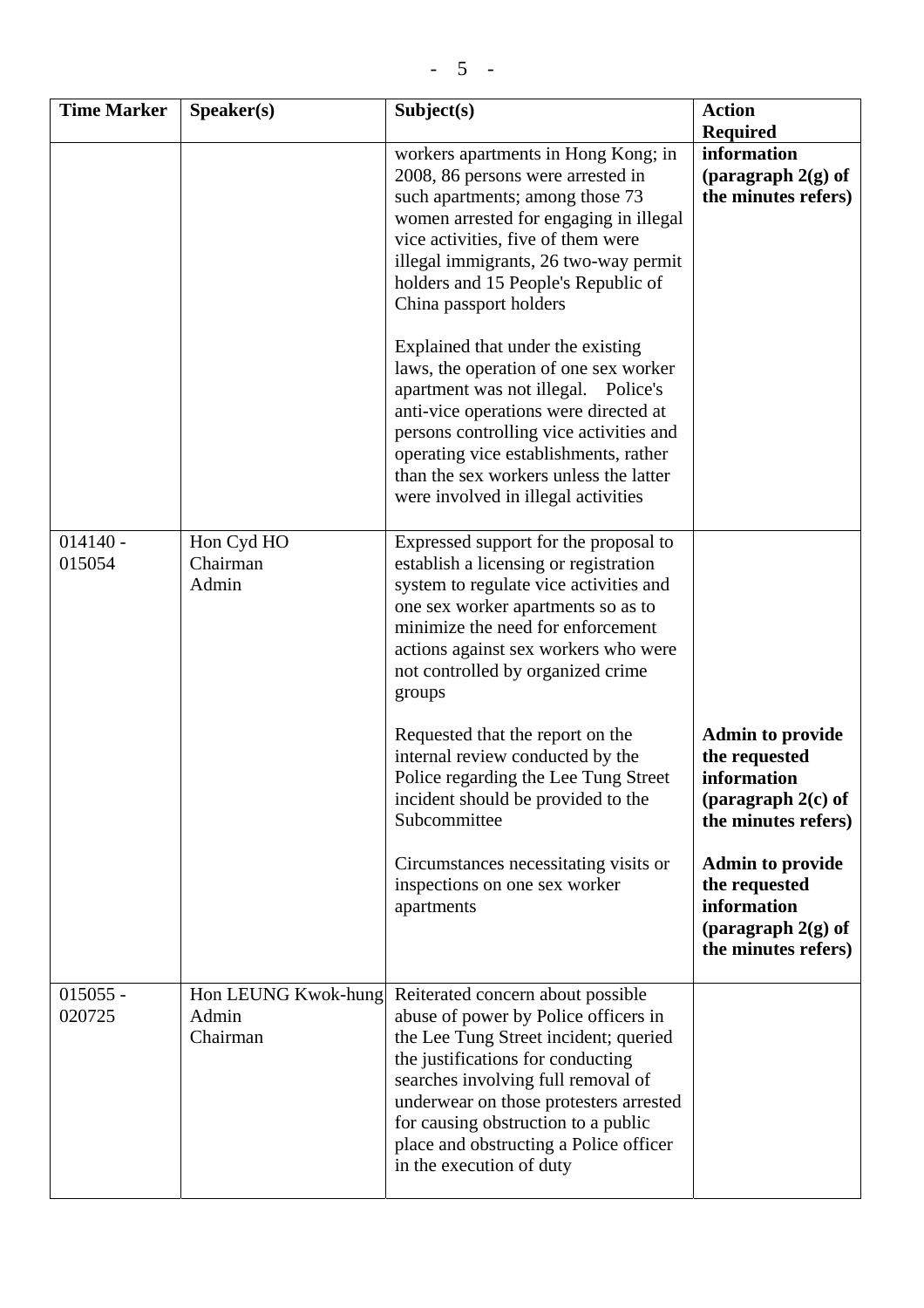| <b>Time Marker</b>   | S <sub>p</sub> e <sub>aker(s)</sub>                          | Subject(s)                                                                                                                                                                                                                                                                                                                                                                                                                             | <b>Action</b>                                                                         |
|----------------------|--------------------------------------------------------------|----------------------------------------------------------------------------------------------------------------------------------------------------------------------------------------------------------------------------------------------------------------------------------------------------------------------------------------------------------------------------------------------------------------------------------------|---------------------------------------------------------------------------------------|
|                      |                                                              |                                                                                                                                                                                                                                                                                                                                                                                                                                        | <b>Required</b>                                                                       |
|                      |                                                              | Propriety of conferring the power to<br>authorize a search on a detainee<br>involving full removal of underwear<br>on the Duty Officer of a Police station                                                                                                                                                                                                                                                                             |                                                                                       |
|                      |                                                              | Expressed concern about possible<br>abuse of power by Police officers in<br>the course of taking enforcement<br>actions against sex workers working<br>in one sex worker apartments                                                                                                                                                                                                                                                    |                                                                                       |
|                      |                                                              | Whether the Administration would<br>make reference to the practices in<br>other places, such as Taiwan, in<br>considering whether improvements<br>should be made to the existing<br>legislation governing vice activities<br>and sex workers                                                                                                                                                                                           |                                                                                       |
|                      |                                                              | Police's criteria for overnight<br>detention of arrested persons<br>(Paragraphs 24 & 25 of LC Paper No.<br>$CB(2)1169/08-09(01))$                                                                                                                                                                                                                                                                                                      |                                                                                       |
|                      |                                                              | Stressed that the Police attached great<br>emphasis on the proper conduct of<br>Police officers; the Police<br>management would not condone<br>abuses, if any, committed by Police<br>officers during anti-vice undercover<br>operations                                                                                                                                                                                               |                                                                                       |
|                      |                                                              | Stressed that under the existing law,<br>the act of prostitution itself was not<br>illegal, nor was the operation of one<br>sex worker apartment per se<br>prohibited.                                                                                                                                                                                                                                                                 |                                                                                       |
| $020726 -$<br>021125 | <b>Hon Albert CHAN</b><br>Chairman<br>Admin<br>Hon Albert HO | Citing a complaint case where officers<br>in the Tin Shui Wai Police Station<br>(TSWPS) were alleged to have<br>conducted unreasonable and<br>unnecessary searches involving<br>complete removal of clothing on a<br>woman who was arrested for<br>wounding others. During her<br>detention, this woman was searched<br>for three times within six hours, and<br>one of the searches was conducted in<br>the presence of third parties | <b>Admin to take</b><br>follow-up action as<br>per paragraph $2(h)$<br>of the minutes |